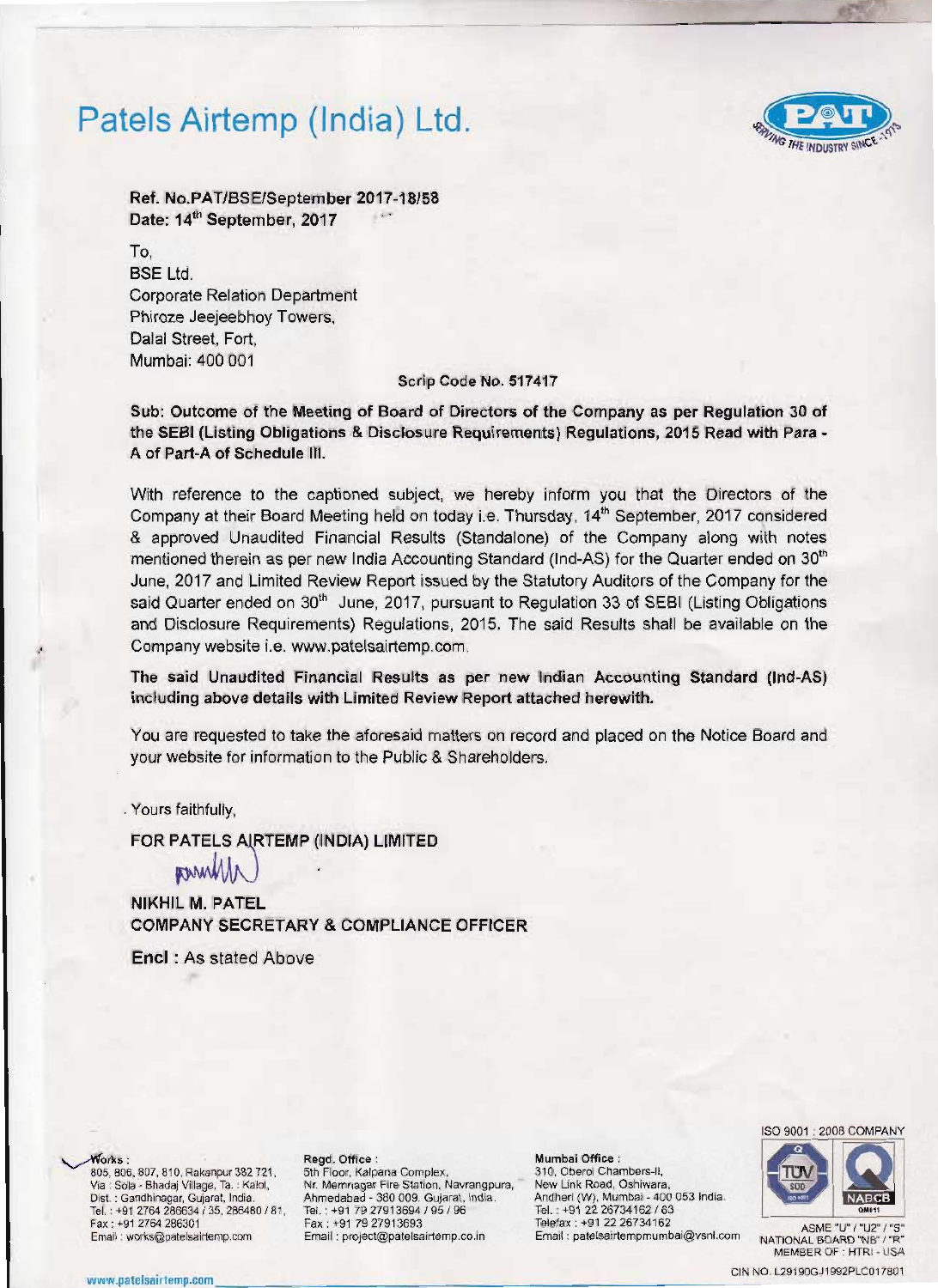# Patels Airtemp (India) Ltd.



## STATEMENT OF UNAUDITED STANDALONE FINANCIAL RESULTS FOR THE QUARTER ENDED 30TH JUNE, 2017

|                |                                                                                                    |                              | (Rs. In Lakhs except EPS)                                                |
|----------------|----------------------------------------------------------------------------------------------------|------------------------------|--------------------------------------------------------------------------|
| Sr.<br>No.     | Particulars                                                                                        | 3 months ended<br>30/06/2017 | Corresponding<br>3 months ended<br>in the previous<br>year<br>30/06/2016 |
|                |                                                                                                    | <b>Unaudited</b>             | Unaudited                                                                |
| $\mathbf{1}$   | <b>Income from Operations</b>                                                                      |                              |                                                                          |
|                | a) Revenue from Operations                                                                         | 1181.83                      | 3459.23                                                                  |
|                | b) Other Operating Income                                                                          | 113.88                       | 128.03                                                                   |
|                | <b>Total Income from Operations</b>                                                                | 1295.71                      | 3587.26                                                                  |
| $\overline{2}$ | Expenditure                                                                                        |                              |                                                                          |
|                | a) Cost of Materials consumed                                                                      | 2451.95                      | 1704.84                                                                  |
|                | b) Purchase of stock-in-trad                                                                       | 105.72                       | 125.59                                                                   |
|                | c) Changes in inventories of finished goods, work-in-progess and stock-in-trade                    | (2918.27)                    | 38.99                                                                    |
|                | d) Employee benefits expense                                                                       | 188.14                       | 163.87                                                                   |
|                | e) Depreciation and amortisation expenses                                                          | 64.77<br>363.75              | 61.18<br>315.29                                                          |
|                | f) Labour Charges                                                                                  | 133.01                       | 132.22                                                                   |
|                | g) Consumable Tools                                                                                | 580.74                       | 428.25                                                                   |
|                | h) Other Expenses<br>i) Excise Duty                                                                | 112.70                       | 269.86                                                                   |
|                | <b>Total Expenses</b>                                                                              | 1082.51                      | 3240.09                                                                  |
| 3              | Profit/(Loss) from operations before other income, finance costs and execeptional<br>items (1-2)   | 213.20                       | 347.17                                                                   |
| $\frac{1}{4}$  | Other Income                                                                                       | 10.24                        | 18.78                                                                    |
| 5              | Profit/(Loss) before finance costs and exceptional items (3+4)                                     | 223.44                       | 365.95                                                                   |
| 6              | <b>Finance Costs</b>                                                                               | 77.57                        | 43.76                                                                    |
| 7              | Profit/(Loss) before exceptional items (5-6)                                                       | 145.87                       | 322.19                                                                   |
| 8              | <b>Exceptional Items</b>                                                                           | 0.00                         | 0.00                                                                     |
| 9              | Profit / (Loss) before tax (7+/-8)                                                                 | 145.87                       | 322.19                                                                   |
| 10             | <b>Tax Expenses</b>                                                                                | 43.55                        | 118.38                                                                   |
| 11             | Net Profit / (Loss) for the period (9+/-10)                                                        | 102.32                       | 203.81                                                                   |
| 12             | other comprehensive Income, net of income tax                                                      |                              |                                                                          |
|                | a) Items that will not be reclassified to profit or loss                                           | $-0.30$                      | $-0.30$                                                                  |
|                | b) Items that will be reclassified to<br>Total other comprehensive                                 |                              |                                                                          |
|                | 13 Total comprehensive income for the period (11 +/-12)*                                           | 102.02                       | 203.51                                                                   |
| 14             | Paid-up equity share capital (face value of Rs. 10/- per share)                                    | 507.02                       | 507.02                                                                   |
| 15             | Reserve excluding revaluation reserves as per the balance sheet of the<br>previous accounting year |                              |                                                                          |
| 16             | Earning Per Share of Rs. 10/- each (Not Annualised)<br>a) Basic<br>b) Diluted                      | 2.01<br>2.01                 | 4.01<br>4.01                                                             |

AKANPUR

Ъ



805, 806, 807, 810, Rakanpur 382 721, Via : Sola - Bhadaj Village, Ta. : Kalol. Dist. : Gandhinagar, Gujarat, India. Tel.: +91 2764 286634 / 35, 286480 / 81, Fax: +91 2764 286301 Email : works@patelsairtemp.com

## Regd, Office:

Reg. United:<br>St. Floor, Kalpana Complex<br>Nr. Memnagar Fire Station, Naxrangpera,<br>Ahmedabad - 380 009. Gujarat, Tradition<br>Tel. : +91 79 27913693 / 95 / 96<br>Fax : +91 79 27913693 Email: project@patelsairtemp.co.in

π

Mosaldai Office :<br>300, Oberoi Chambers-II,<br>Now Link Road, Oshiwara, Andheri (W), Mumbai - 400 053 India. Tel.: +91 22 26734162 / 63 Telefax: +91 22 26734162 Email: patelsairtempmumbai@vsnl.com ISO 9001: 2008 COMPANY



ASME "U" / "U2" / "S" NATIONAL BOARD "NB" / "R" MEMBER OF : HTRI - USA

CIN NO. L29190GJ1992PLC017801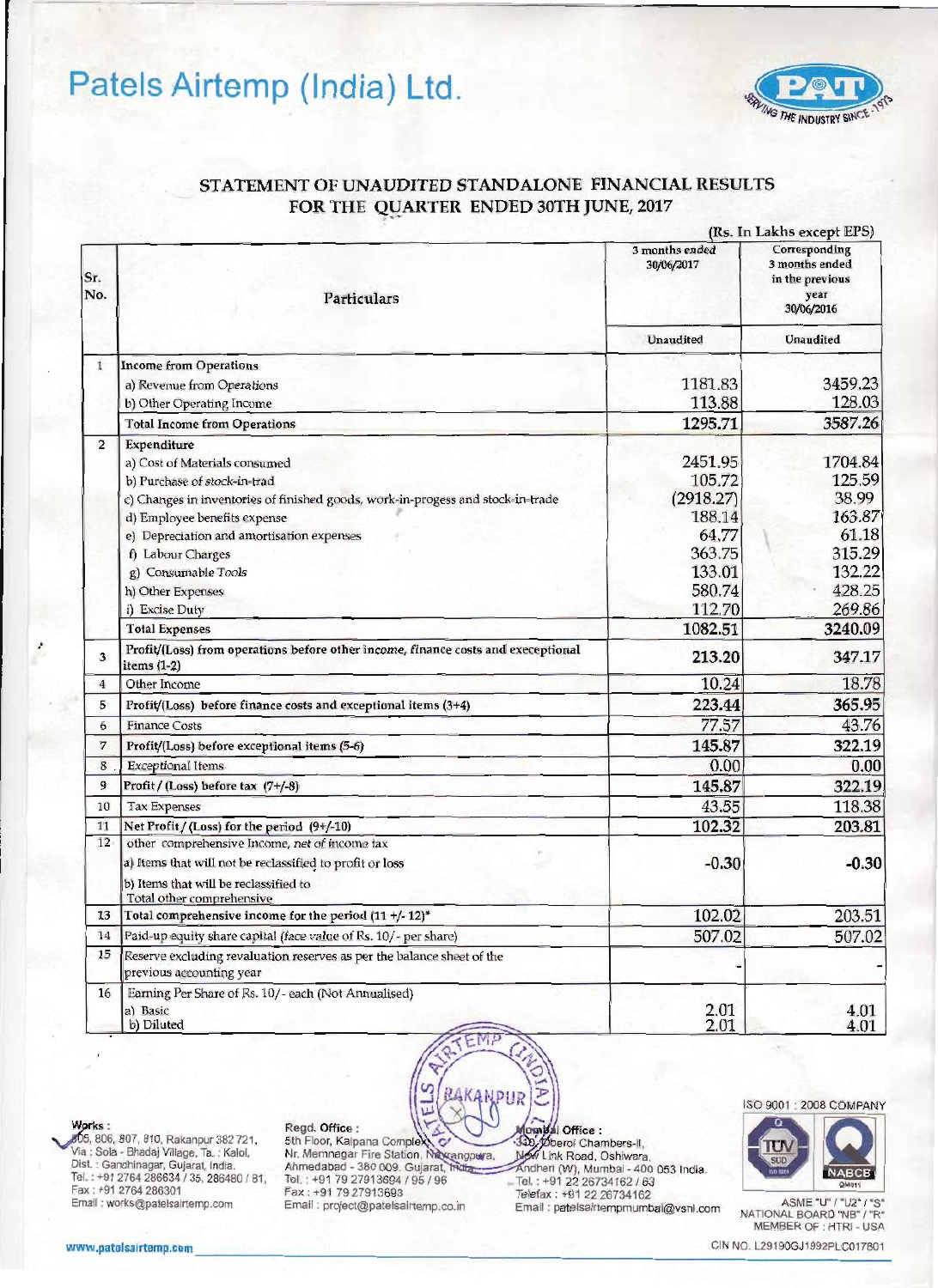# Patels Airtemp (India) Ltd.



Notes:

- This statement has been reviewed by the Audit Committee and approved by the Board of Directors at its meeting held on  $\mathbf{1}$ 14th September, 2017.
- This statement has been prepared in accordance with the Companies (Indian Accounting Standards) Rules, 2015 (Ind AS), prescribed  $\overline{2}$ under Section 133 of the Companies Act, 2013, and other recognised accounting practices and policies to the extent applicable. Beginning 1 April 2017, the Company has for the first time adopted Ind AS with a transition date of 1 April 2016.
- The format for unaudited quarterly results as prescribed in SEBI's Circular CIR/CFD/CMD/15/2015 dated 30 November 2015 has been  $\overline{3}$ modified to comply with the requirements of SEBI's circular dated 5 July 2016, Ind AS and Schedule III (Division II) to the Companies Act, 2013, which are applicable to companies that are required to comply with Ind AS.Pursvant to the exemption granted under the said Circular the above results does not include Ind AS compliant results for the preceding quarter & previous year ended on 31-03-2017.
- $\overline{4}$ The Ind AS-compliant corresponding figures in the previous year have not been subjected to review/audit. However, the Company's management has exercised necessary due diligence to ensure that such financial results provide a true and fair view of its affairs.
- 5 As the Company has only one segment of activity namely Engineering, the disclosure requirements under Regulation 33 of SEBI (Listing Obligatios & Disclosures Requirements) Regulation, 2015 and in terms of Ind AS-108 on "Segment Reporting" are not applicable.
- Figures for the previous Period have been regrouped, reclassified and restated wherever necessary to make them comparable with the current period's figures.
- The reconciliation of net profit or loss reported in accordance with Indian GAAP to total comprehensive income in  $7*$ accordance with Ind AS is given below:

| Rs. in Lakhs                                                                |  |
|-----------------------------------------------------------------------------|--|
| Corresponding 3 months ended in the<br>previous year (30/06/2016) Unaudited |  |
| 203.51                                                                      |  |
|                                                                             |  |
| 0.30                                                                        |  |
| 269.86                                                                      |  |
| <b>SUB TOTAL</b><br>270.16                                                  |  |
| 269.86<br><b>SUB TOTAL</b><br>269.86                                        |  |
| 203.81                                                                      |  |
| $-0.30$                                                                     |  |
| 203.51                                                                      |  |
|                                                                             |  |

For and on behalf of the Board For PATELS AIRTEMP (INDIA) LTD.

SAN IVKUMAR N. PATEL (MANAGING DIRECTOR) DIN: 02794095

Place:Rakanpur, Dist: Gandhinagar Date: 14th September, 2017

### Rego. Office:

**3th Floor, Kalpana Complex,** Nr. Memnagar Fire Station, Navrangpluna, Ahmedabad - 380 009. Gujarat, India. Tel.: +91 79 27913694 / 95 / 96 Fax: +91 79 27913693 Email: project@patelsairtemp.co.in

### Mumbai Office:

310, Ciberol Chambers-II, New Link Road, Oshiwara, Andheri (W), Miumbai - 400 053 India. Tel: : +91 22 26734162 / 63 Telefax: +91 22 26734162 Email: patelsairtempmumbai@vsnl.com



ASME "U" / "U2" S. NATIONAL BOARD "NB" / "IR" MEMBER OF : HTRI - USA

CIN IND. L29190GJ1992PLC017801

www.patelsairtemp.com

Fax:: +91 2764 286301

805, 806, 807, 810, Rakanpur 382 72f.,

Tel.: +91 2764 286634 / 35, 286480 / 81,

Via : Solia - Bhada; Villiage, Ta. : Kald,

Dist. : Gandhinagar, Gujarat, India.

Email: works@patelsairtemp.com

Works: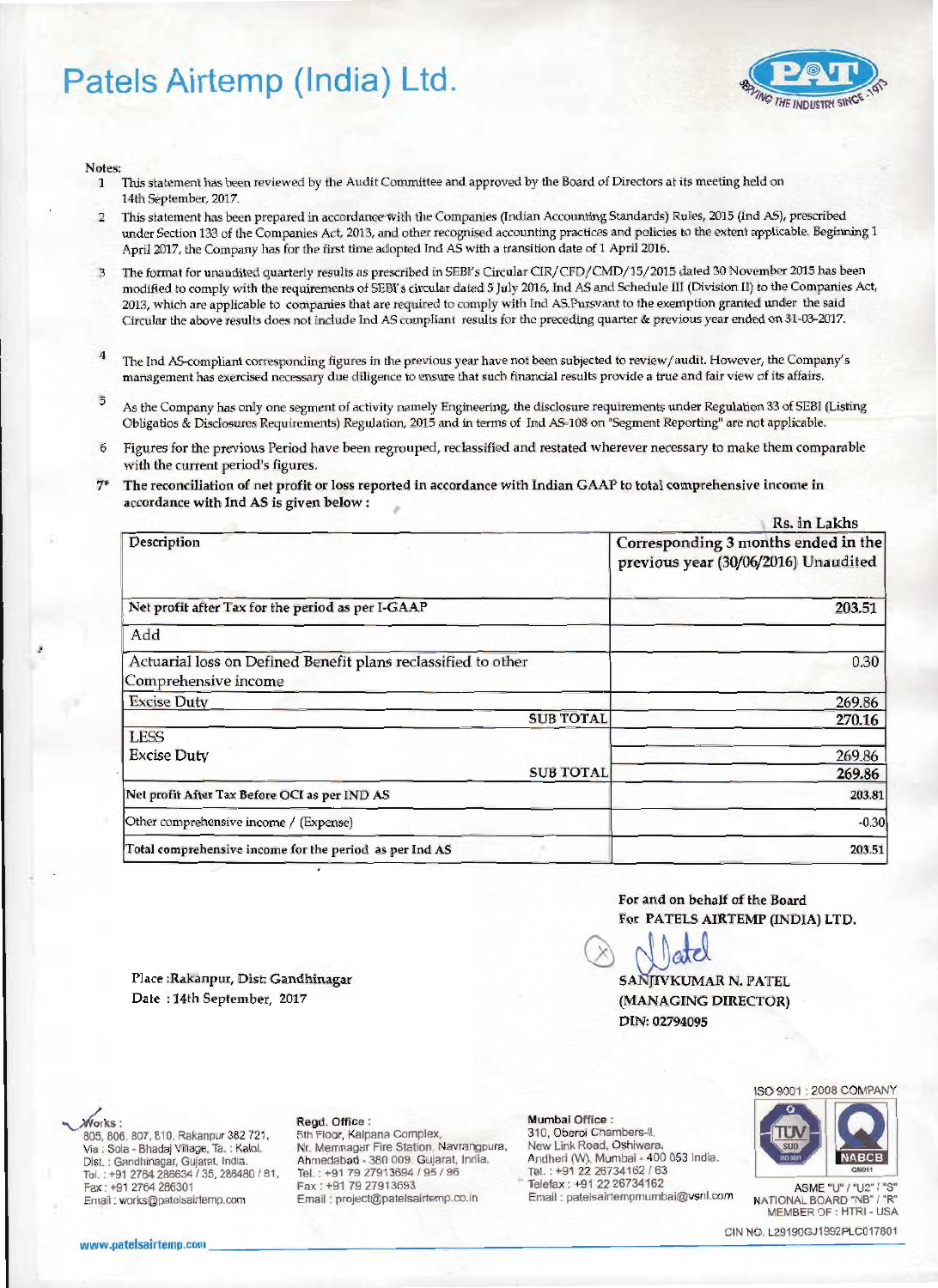# **RIKH & MAJMUDAR**

-.-------

**DARTERED ACCOUNTANTS** ARIKH LILL FCA PN A SANJAY MAJMUDAR - IL H FOA

## REVIEW REPORT

To the Board of Directors of PATELS AIRTEMP (INDIA) LTD

We have reviewed the accompanying statement of unaudited financial results ("the statement") of PATELS AIRTEMP (INDIA) LTD "the company" for the quarter ended 30th June 2017 attached herewith, being submitted by the company pursuant to the requirements of Regulation 33 of the SEBI (Listing obligations & Disclosure ReqUIrements) Regulation, 2015, read with SEBI circular NO.CIR/CFD/FAC/62/2016 dated  $05^{TH}$  July, 2016.

This statement is the responsibility of the Company's management and has been approved by the Board of Directors in their meeting held on 14<sup>th</sup> September 2017. Our responsibility is to issue a report on these financial statements based on our review

We conducted our review in accordance with the Standard on Review Engagement (SRE) 2410, "Review of Interim Financial mformatlon performed by the Independent Auditor" issued by the Institute of Chartered Accountants of India. This standard requires that we plan and perform the review to obtain moderate assurance as to whether the financial statements are free of material misstatement. A review is limited primarily to inquiries' of company personnel and analytical procedures applied to financial data and thus provide less assurance than an audit. We have not performed an audit and accordingly, we do not express an audit opinion. Without qualifying our opinion, we draw your attention to:

i) Balance of Secured Loans, Unsecured Loans, Debtors, Loans & Advances & Creditors are subject to confirmation from respective parties.

303, "B" Wing, GCP Business Center, Opp. Merthe bar 63 Fax State Mixr. Vijay Cross Roads, Navrangpura Ahmedabad - 380 009 Phones :-EDACC

 $241.31$